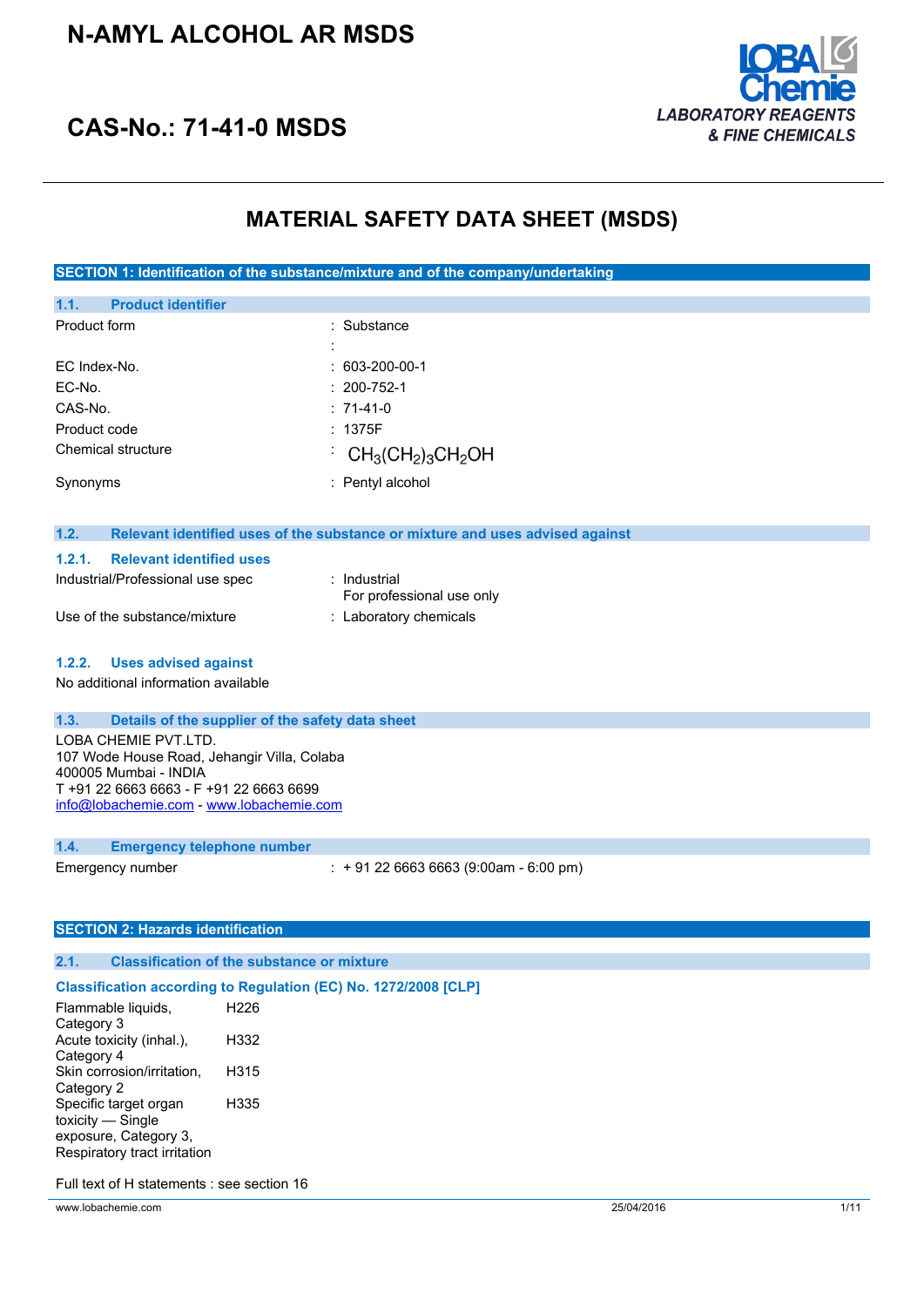**Classification according to Directive 67/548/EEC [DSD] or 1999/45/EC [DPD]**

Xn; R20 Xi; R37/38  $R10$ Full text of R-phrases: see section 16

#### **Adverse physicochemical, human health and environmental effects** No additional information available



#### **2.3. Other hazards**

No additional information available

| <b>SECTION 3: Composition/information on ingredients</b> |                     |  |
|----------------------------------------------------------|---------------------|--|
|                                                          |                     |  |
| 3.1.<br><b>Substances</b>                                |                     |  |
| Name                                                     | : n-AMYL ALCOHOL AR |  |
| CAS-No.                                                  | $: 71-41-0$         |  |
| EC-No.                                                   | $: 200 - 752 - 1$   |  |
| EC Index-No.                                             | $: 603-200-00-1$    |  |
|                                                          |                     |  |

Full text of R- and H-statements: see section 16

#### **3.2. Mixtures**

Not applicable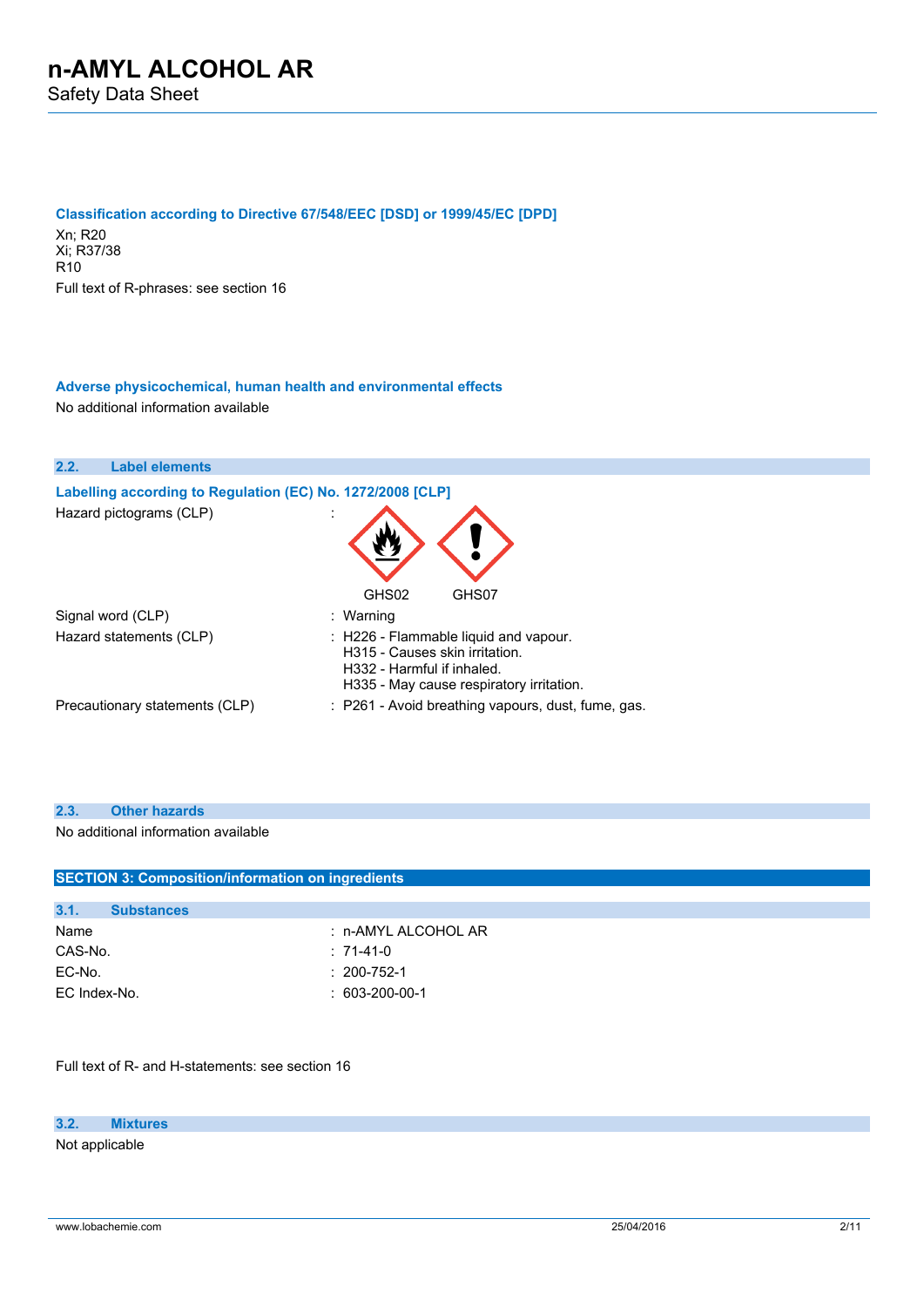Safety Data Sheet

### **SECTION 4: First aid measures**

| 4.1.<br><b>Description of first aid measures</b>                    |                                                                                                                                                                                                                                                     |
|---------------------------------------------------------------------|-----------------------------------------------------------------------------------------------------------------------------------------------------------------------------------------------------------------------------------------------------|
| First-aid measures after inhalation                                 | : Remove person to fresh air and keep comfortable for breathing. Call a POISON<br>CENTER/doctor if you feel unwell.                                                                                                                                 |
| First-aid measures after skin contact                               | Wash with plenty of water/ Wash contaminated clothing before reuse. Get<br>medical advice/attention.                                                                                                                                                |
| First-aid measures after eye contact                                | Rinse cautiously with water for several minutes. Remove contact lenses, if present<br>and easy to do. Continue rinsing. Get medical advice/attention.                                                                                               |
| First-aid measures after ingestion                                  | Rinse mouth. Do not induce vomiting.                                                                                                                                                                                                                |
| Most important symptoms and effects, both acute and delayed<br>4.2. |                                                                                                                                                                                                                                                     |
| Symptoms/effects after inhalation                                   | : May cause respiratory irritation.                                                                                                                                                                                                                 |
| Symptoms/effects after skin contact                                 | : Causes skin irritation.                                                                                                                                                                                                                           |
| 4.3.                                                                | Indication of any immediate medical attention and special treatment needed                                                                                                                                                                          |
| Treat symptomatically.                                              |                                                                                                                                                                                                                                                     |
| <b>SECTION 5: Firefighting measures</b>                             |                                                                                                                                                                                                                                                     |
|                                                                     |                                                                                                                                                                                                                                                     |
| 5.1.<br><b>Extinguishing media</b>                                  |                                                                                                                                                                                                                                                     |
| Suitable extinguishing media                                        | Carbon dioxide. Dry powder. Foam. Water spray.                                                                                                                                                                                                      |
| Unsuitable extinguishing media                                      | Do not use a heavy water stream.                                                                                                                                                                                                                    |
|                                                                     |                                                                                                                                                                                                                                                     |
| 5.2.<br>Special hazards arising from the substance or mixture       |                                                                                                                                                                                                                                                     |
| Fire hazard                                                         | : Flammable liquid and vapour.                                                                                                                                                                                                                      |
| <b>Explosion hazard</b>                                             | May form flammable/explosive vapour-air mixture.                                                                                                                                                                                                    |
|                                                                     |                                                                                                                                                                                                                                                     |
| <b>Advice for firefighters</b><br>5.3.                              |                                                                                                                                                                                                                                                     |
| Protection during firefighting                                      | Do not enter fire area without proper protective equipment, including respiratory<br>protection.                                                                                                                                                    |
| <b>SECTION 6: Accidental release measures</b>                       |                                                                                                                                                                                                                                                     |
| 6.1.                                                                | Personal precautions, protective equipment and emergency procedures                                                                                                                                                                                 |
| General measures                                                    | : Remove ignition sources. Use special care to avoid static electric charges. No open<br>flames. No smoking.                                                                                                                                        |
| 6.1.1.<br>For non-emergency personnel                               |                                                                                                                                                                                                                                                     |
| <b>Emergency procedures</b>                                         | Evacuate unnecessary personnel.                                                                                                                                                                                                                     |
| For emergency responders<br>6.1.2.                                  |                                                                                                                                                                                                                                                     |
| Protective equipment                                                | : Use personal protective equipment as required.                                                                                                                                                                                                    |
| Emergency procedures                                                | : Ventilate area.                                                                                                                                                                                                                                   |
|                                                                     |                                                                                                                                                                                                                                                     |
| 6.2.<br><b>Environmental precautions</b>                            |                                                                                                                                                                                                                                                     |
| Avoid release to the environment.                                   |                                                                                                                                                                                                                                                     |
| Methods and material for containment and cleaning up<br>6.3.        |                                                                                                                                                                                                                                                     |
| Methods for cleaning up                                             | : Collect spillage. On land, sweep or shovel into suitable containers.                                                                                                                                                                              |
| <b>Reference to other sections</b><br>6.4.                          |                                                                                                                                                                                                                                                     |
| No additional information available                                 |                                                                                                                                                                                                                                                     |
| <b>SECTION 7: Handling and storage</b>                              |                                                                                                                                                                                                                                                     |
| 7.1.<br><b>Precautions for safe handling</b>                        |                                                                                                                                                                                                                                                     |
| Additional hazards when processed                                   | : Handle empty containers with care because residual vapours are flammable.                                                                                                                                                                         |
| Precautions for safe handling                                       | Avoid contact with skin and eyes. Take precautionary measures against static<br>discharge. Use only non-sparking tools. Keep away from sources of ignition - No<br>smoking. Use only outdoors or in a well-ventilated area. Do not breathe vapours. |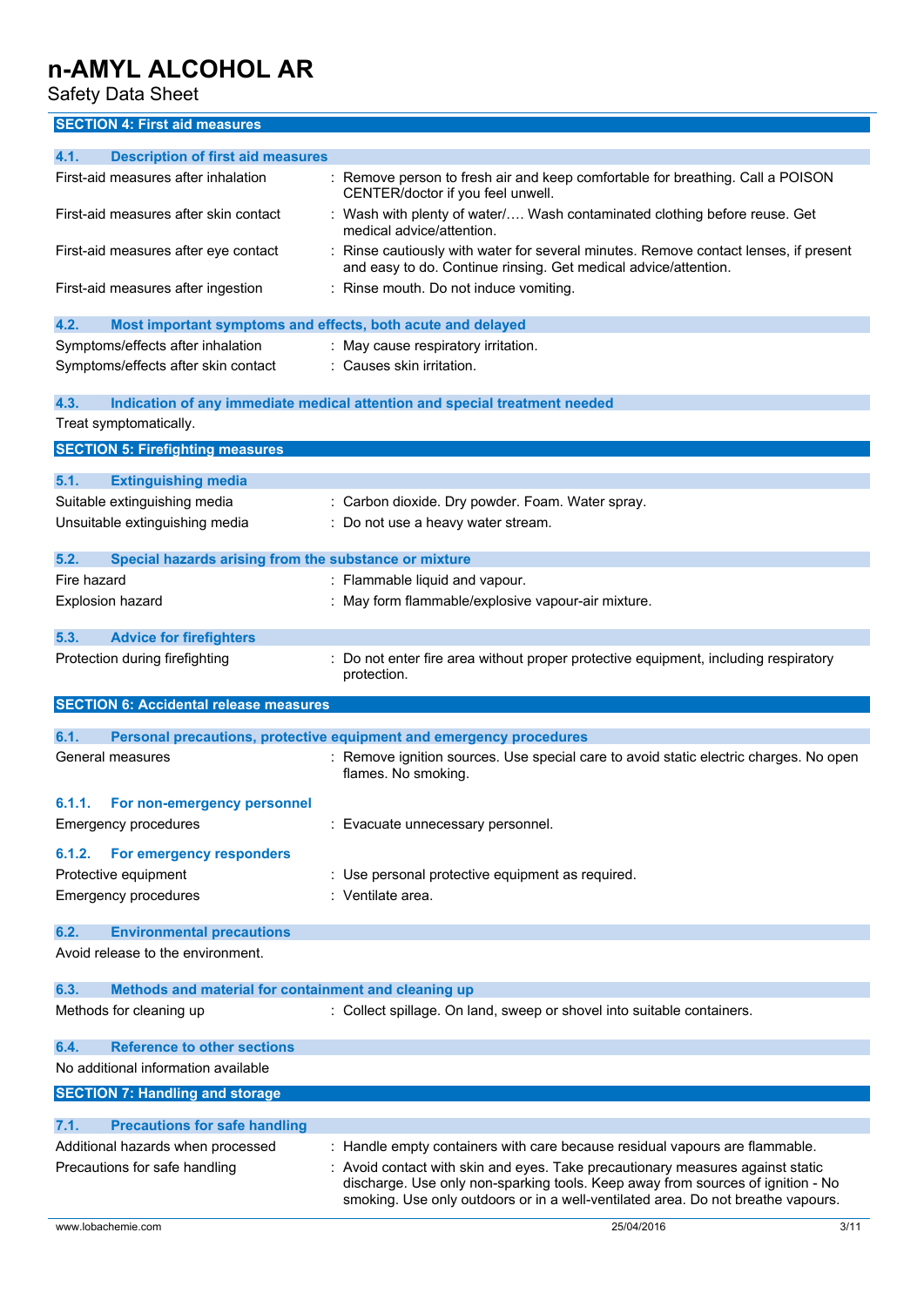Safety Data Sheet

| Hygiene measures                                                     | : Do not eat, drink or smoke when using this product. Wash hands and other exposed<br>areas with mild soap and water before eating, drinking or smoking and when leaving |  |
|----------------------------------------------------------------------|--------------------------------------------------------------------------------------------------------------------------------------------------------------------------|--|
|                                                                      | work.                                                                                                                                                                    |  |
| 7.2.<br>Conditions for safe storage, including any incompatibilities |                                                                                                                                                                          |  |
| Technical measures                                                   | : Proper grounding procedures to avoid static electricity should be followed.<br>Ground/bond container and receiving equipment.                                          |  |
| Storage conditions                                                   | : Keep container tightly closed. Keep in fireproof place.                                                                                                                |  |
| Incompatible materials                                               | $:$ Heat sources.                                                                                                                                                        |  |
| <b>Specific end use(s)</b><br>7.3.                                   |                                                                                                                                                                          |  |
| No additional information available                                  |                                                                                                                                                                          |  |
| <b>SECTION 8: Exposure controls/personal protection</b>              |                                                                                                                                                                          |  |

#### **8.1. Control parameters**

No additional information available

| 8.2.<br><b>Exposure controls</b>                   |                                                                  |
|----------------------------------------------------|------------------------------------------------------------------|
| Hand protection                                    | : Protective gloves                                              |
| Eye protection                                     | : Chemical goggles or safety glasses                             |
| Skin and body protection                           | : Wear suitable protective clothing                              |
| Respiratory protection                             | : In case of inadequate ventilation wear respiratory protection. |
| <b>SECTION 9: Physical and chemical properties</b> |                                                                  |

| 9.1.<br>Information on basic physical and chemical properties |                                             |
|---------------------------------------------------------------|---------------------------------------------|
| Physical state                                                | : Liquid                                    |
| Molecular mass<br>Colour                                      | : 88.15 g/mol<br>: Clear Colorless.         |
| Odour                                                         | : pleasant.                                 |
| Odour threshold                                               | $: 0.1$ ppm                                 |
| pH                                                            | : 7                                         |
| Relative evaporation rate (butylacetate=1)                    | : No data available                         |
| Melting point                                                 | $: -78 °C$                                  |
| Freezing point                                                | : No data available                         |
| Boiling point                                                 | : $137.5$ °C                                |
| Flash point                                                   | : $33^{\circ}$ C                            |
| Critical temperature<br>Auto-ignition temperature             | :313 °C<br>: 300 $^{\circ}$ C               |
| Decomposition temperature                                     | : No data available                         |
| Flammability (solid, gas)                                     | : Flammable<br>Flammable liquid and vapour. |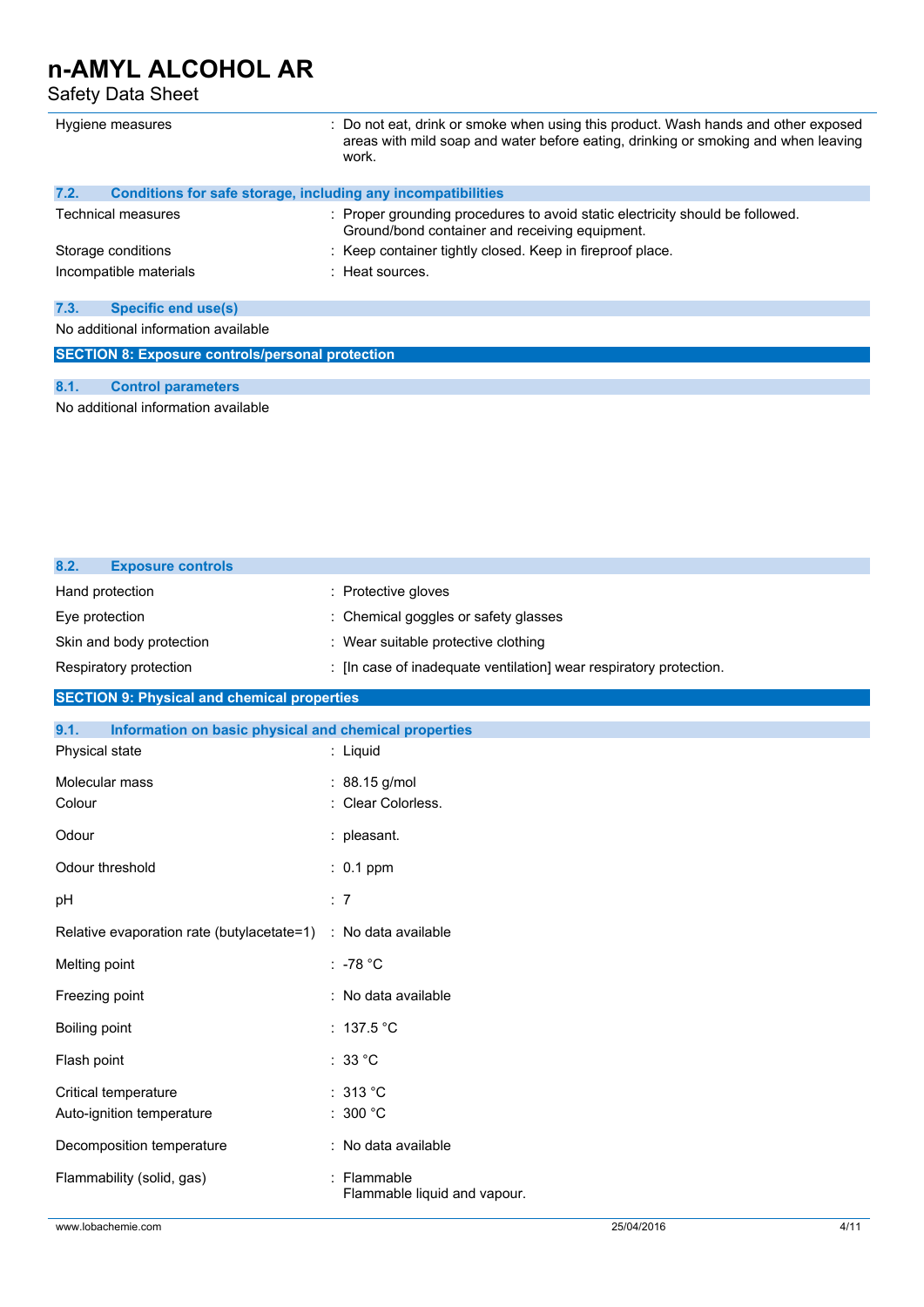Safety Data Sheet

| Safety Data Sheet                                                                                                      |                                                                      |  |
|------------------------------------------------------------------------------------------------------------------------|----------------------------------------------------------------------|--|
| Vapour pressure                                                                                                        | : 0.4 kPa                                                            |  |
| Relative vapour density at 20 °C                                                                                       | : 3                                                                  |  |
| Relative density                                                                                                       | : No data available                                                  |  |
| Density<br>Relative gas density<br>Solubility                                                                          | : $0.8146$ g/cm <sup>3</sup><br>: 3.04<br>: Water: 22.8 g/l at 25 °C |  |
| Log Pow                                                                                                                | : 1.51                                                               |  |
| Viscosity, kinematic                                                                                                   | : No data available                                                  |  |
| Viscosity, dynamic                                                                                                     | : No data available                                                  |  |
| Explosive properties                                                                                                   | : No data available                                                  |  |
| Oxidising properties                                                                                                   | : No data available                                                  |  |
| <b>Explosive limits</b>                                                                                                | $: 0.012 - 0.1$ vol %                                                |  |
| <b>Other information</b><br>9.2.<br>No additional information available<br><b>SECTION 10: Stability and reactivity</b> |                                                                      |  |
| 10.1.<br><b>Reactivity</b>                                                                                             |                                                                      |  |
| No additional information available                                                                                    |                                                                      |  |
| 10.2.<br><b>Chemical stability</b>                                                                                     |                                                                      |  |
| Stable under normal conditions.                                                                                        |                                                                      |  |
| 10.3.<br><b>Possibility of hazardous reactions</b><br>No additional information available                              |                                                                      |  |
| 10.4.<br><b>Conditions to avoid</b>                                                                                    |                                                                      |  |
| Open flame. Heat. Sparks.                                                                                              |                                                                      |  |
| <b>Incompatible materials</b><br>10.5.                                                                                 |                                                                      |  |
| No additional information available                                                                                    |                                                                      |  |
| 10.6.<br><b>Hazardous decomposition products</b>                                                                       |                                                                      |  |
| May release flammable gases.                                                                                           |                                                                      |  |
| <b>SECTION 11: Toxicological information</b>                                                                           |                                                                      |  |
| 11.1.<br><b>Information on toxicological effects</b>                                                                   |                                                                      |  |
| Acute toxicity                                                                                                         | : Inhalation: Harmful if inhaled.                                    |  |
| Skin corrosion/irritation                                                                                              | Causes skin irritation.<br>pH: 7                                     |  |
| Serious eye damage/irritation                                                                                          | : Not classified                                                     |  |

pH: 7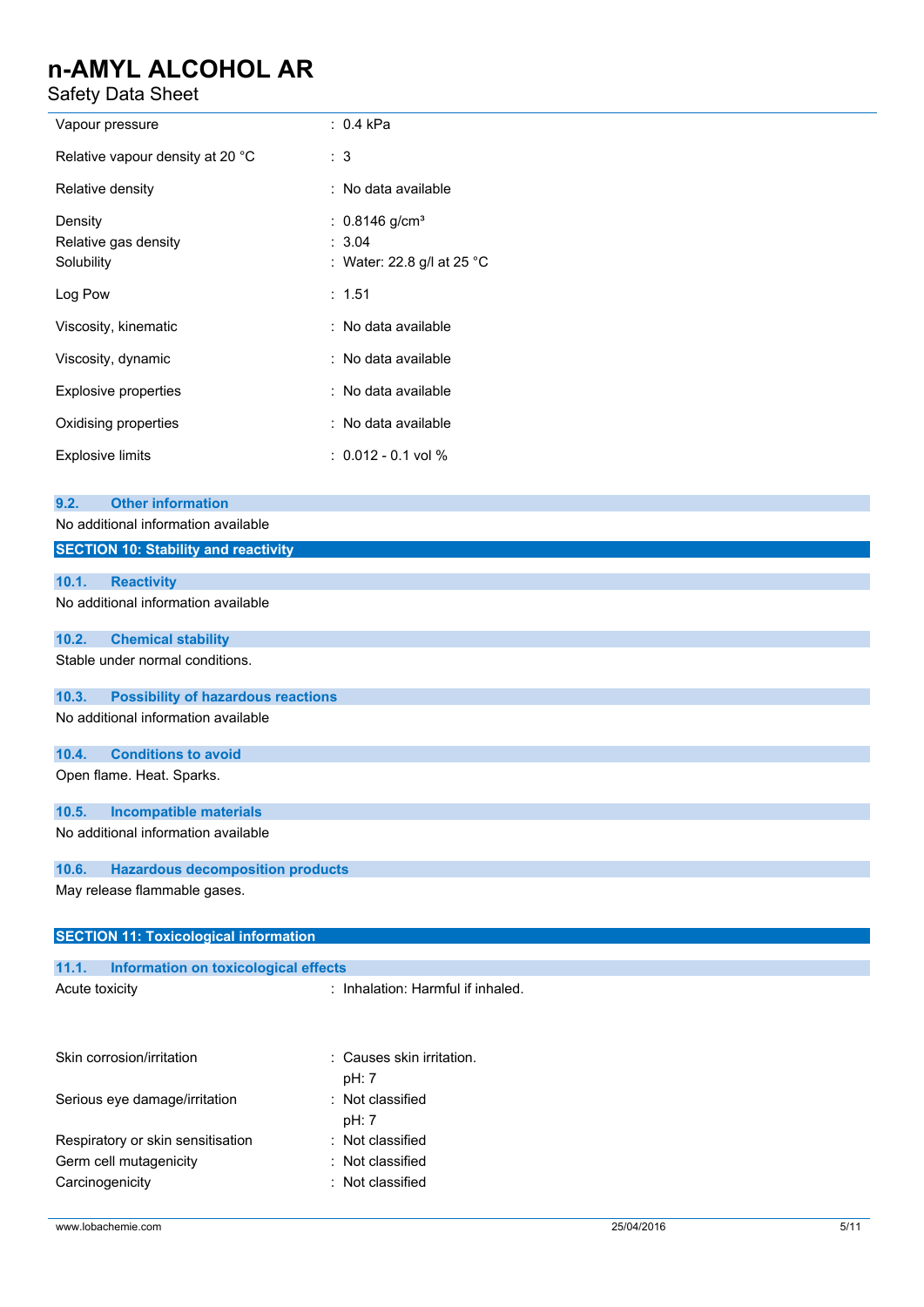Safety Data Sheet

| Reproductive toxicity<br>STOT-single exposure | : Not classified<br>: May cause respiratory irritation. |
|-----------------------------------------------|---------------------------------------------------------|
| STOT-repeated exposure                        | : Not classified                                        |
| Aspiration hazard                             | : Not classified                                        |

|       | <b>SECTION 12: Ecological information</b> |  |  |
|-------|-------------------------------------------|--|--|
|       |                                           |  |  |
| 12.1. | <b>Toxicity</b>                           |  |  |
|       | No additional information available       |  |  |

#### **12.2. Persistence and degradability**

No additional information available

| 12.3.   | <b>Bioaccumulative potential</b> |     |
|---------|----------------------------------|-----|
|         | n-AMYL ALCOHOL AR (71-41-0)      |     |
| Log Pow |                                  | .51 |

#### **12.4. Mobility in soil**

No additional information available

### **12.5. Results of PBT and vPvB assessment**

No additional information available

| 12.6.<br><b>Other adverse effects</b>         |                                                                                                                                                                  |
|-----------------------------------------------|------------------------------------------------------------------------------------------------------------------------------------------------------------------|
| No additional information available           |                                                                                                                                                                  |
| <b>SECTION 13: Disposal considerations</b>    |                                                                                                                                                                  |
|                                               |                                                                                                                                                                  |
| 13.1.<br><b>Waste treatment methods</b>       |                                                                                                                                                                  |
| Product/Packaging disposal<br>recommendations | : Dispose of contents/container to hazardous or special waste collection point, in<br>accordance with local, regional, national and/or international regulation. |
| Additional information                        | : Handle empty containers with care because residual vapours are flammable.                                                                                      |
| <b>SECTION 14: Transport information</b>      |                                                                                                                                                                  |

In accordance with ADR / RID / IMDG / IATA / ADN

| 14.1.<br><b>UN number</b> |        |            |      |
|---------------------------|--------|------------|------|
| UN-No. (ADR)              | : 1105 |            |      |
| UN-No. (IMDG)             | : 1105 |            |      |
| UN-No. (IATA)             | : 1105 |            |      |
| UN-No. (ADN)              | : 1105 |            |      |
| UN-No. (RID)              | : 1105 |            |      |
| www.lobachemie.com        |        | 25/04/2016 | 6/11 |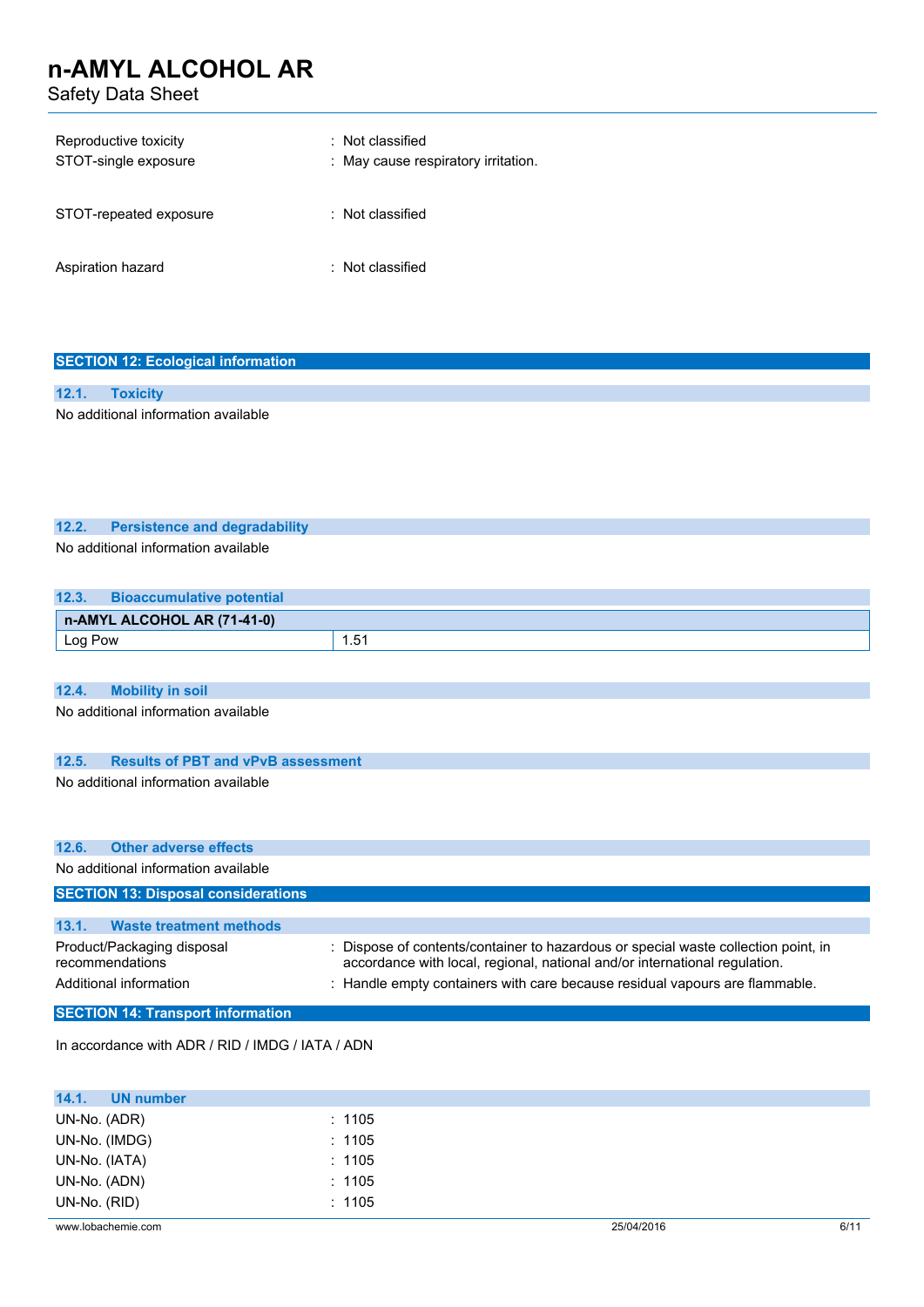Safety Data Sheet

| 14.2.                                                                                                                                                                                                                                                                                                                                                                                            |                                                                                                                                                                                                                                                   |            |      |
|--------------------------------------------------------------------------------------------------------------------------------------------------------------------------------------------------------------------------------------------------------------------------------------------------------------------------------------------------------------------------------------------------|---------------------------------------------------------------------------------------------------------------------------------------------------------------------------------------------------------------------------------------------------|------------|------|
| <b>UN proper shipping name</b><br>Proper Shipping Name (ADR)<br>Proper Shipping Name (IMDG)<br>Proper Shipping Name (IATA)<br>Proper Shipping Name (ADN)<br>Proper Shipping Name (RID)<br>Transport document description (ADR)<br>Transport document description (IMDG)<br>Transport document description (IATA)<br>Transport document description (ADN)<br>Transport document description (RID) | : PENTANOLS<br><b>PENTANOLS</b><br>Pentanols<br>÷<br>: PENTANOLS<br>: PENTANOLS<br>: UN 1105 PENTANOLS, 3, III, (D/E)<br>: UN 1105 PENTANOLS, 3, III<br>: UN 1105 Pentanols, 3, III<br>: UN 1105 PENTANOLS, 3, III<br>: UN 1105 PENTANOLS, 3, III |            |      |
| 14.3.<br><b>Transport hazard class(es)</b>                                                                                                                                                                                                                                                                                                                                                       |                                                                                                                                                                                                                                                   |            |      |
| <b>ADR</b><br>Transport hazard class(es) (ADR)<br>Danger labels (ADR)                                                                                                                                                                                                                                                                                                                            | : 3<br>: 3                                                                                                                                                                                                                                        |            |      |
|                                                                                                                                                                                                                                                                                                                                                                                                  |                                                                                                                                                                                                                                                   |            |      |
| <b>IMDG</b><br>Transport hazard class(es) (IMDG)                                                                                                                                                                                                                                                                                                                                                 | : 3                                                                                                                                                                                                                                               |            |      |
| Danger labels (IMDG)                                                                                                                                                                                                                                                                                                                                                                             | : 3                                                                                                                                                                                                                                               |            |      |
|                                                                                                                                                                                                                                                                                                                                                                                                  |                                                                                                                                                                                                                                                   |            |      |
| <b>IATA</b>                                                                                                                                                                                                                                                                                                                                                                                      |                                                                                                                                                                                                                                                   |            |      |
| Transport hazard class(es) (IATA)<br>Hazard labels (IATA)                                                                                                                                                                                                                                                                                                                                        | : 3<br>: 3                                                                                                                                                                                                                                        |            |      |
|                                                                                                                                                                                                                                                                                                                                                                                                  |                                                                                                                                                                                                                                                   |            |      |
|                                                                                                                                                                                                                                                                                                                                                                                                  |                                                                                                                                                                                                                                                   |            |      |
| <b>ADN</b><br>Transport hazard class(es) (ADN)<br>Danger labels (ADN)                                                                                                                                                                                                                                                                                                                            | : 3<br>: 3                                                                                                                                                                                                                                        |            |      |
|                                                                                                                                                                                                                                                                                                                                                                                                  |                                                                                                                                                                                                                                                   |            |      |
|                                                                                                                                                                                                                                                                                                                                                                                                  |                                                                                                                                                                                                                                                   |            |      |
| <b>RID</b><br>Transport hazard class(es) (RID)                                                                                                                                                                                                                                                                                                                                                   | : 3                                                                                                                                                                                                                                               |            |      |
| www.lobachemie.com                                                                                                                                                                                                                                                                                                                                                                               |                                                                                                                                                                                                                                                   | 25/04/2016 | 7/11 |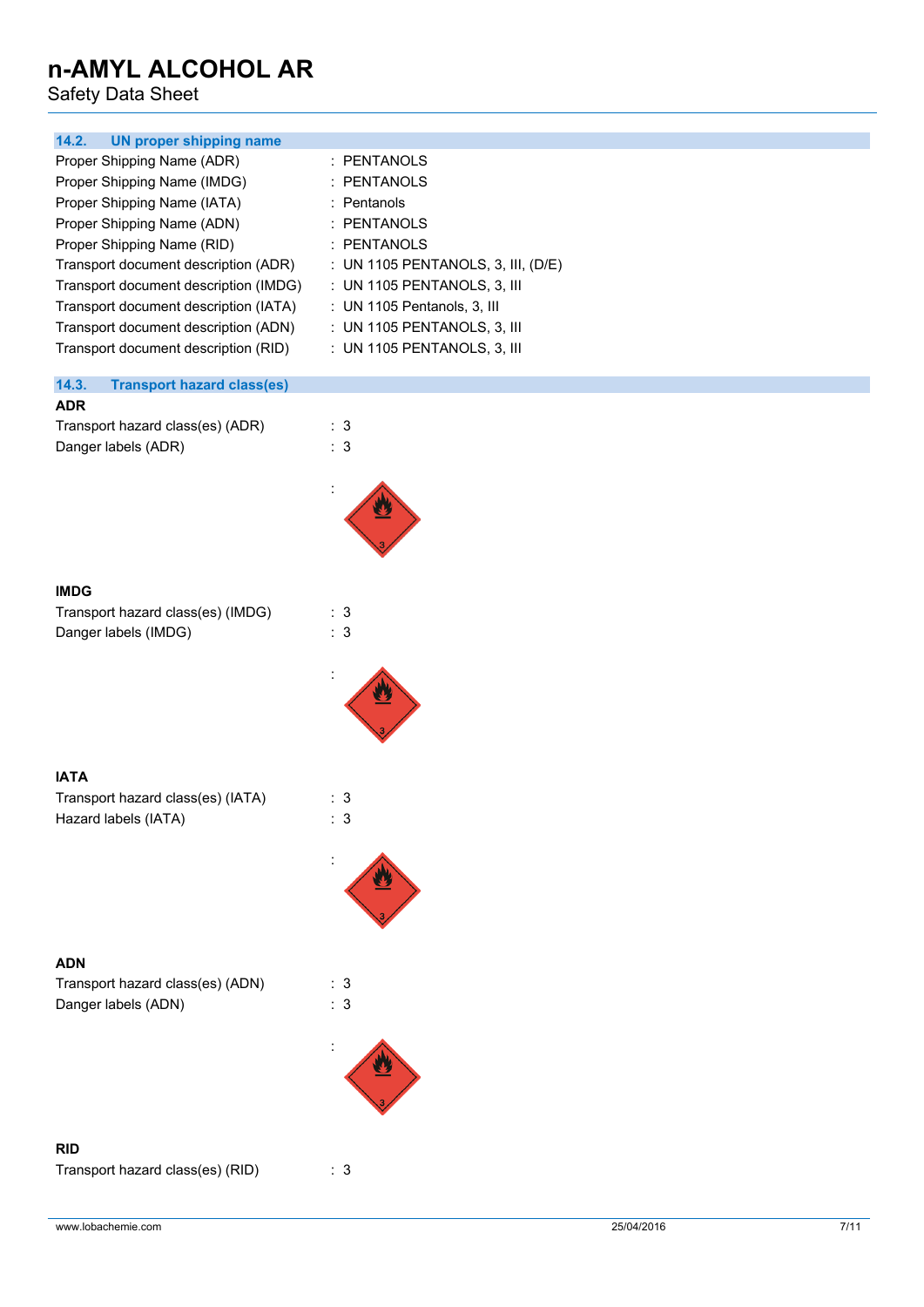### Safety Data Sheet

| Danger labels (RID)                   | : 3                                      |
|---------------------------------------|------------------------------------------|
|                                       | ÷                                        |
|                                       |                                          |
| 14.4.<br><b>Packing group</b>         |                                          |
| Packing group (ADR)                   | $\colon \mathbb{H}$                      |
| Packing group (IMDG)                  | $\therefore$ $\mathbf{III}$              |
| Packing group (IATA)                  | $\therefore$ $\mathbf{III}$              |
| Packing group (ADN)                   | $\therefore$ $\mathbf{III}$              |
| Packing group (RID)                   | $\therefore$ III                         |
|                                       |                                          |
| <b>Environmental hazards</b><br>14.5. |                                          |
| Dangerous for the environment         | : No                                     |
| Marine pollutant                      | : No                                     |
| Other information                     | : No supplementary information available |

| 14.6.<br><b>Special precautions for user</b>                 |                           |
|--------------------------------------------------------------|---------------------------|
| - Overland transport                                         |                           |
| Classification code (ADR)                                    | $\therefore$ F1           |
| Limited quantities (ADR)                                     | : 5I                      |
| Excepted quantities (ADR)                                    | $\therefore$ F1           |
| Packing instructions (ADR)                                   | : P001, IBC03, LP01, R001 |
| Mixed packing provisions (ADR)                               | : MP19                    |
| Portable tank and bulk container<br>instructions (ADR)       | : T2                      |
| Portable tank and bulk container special<br>provisions (ADR) | $:$ TP1                   |
| Tank code (ADR)                                              | : LGBF                    |
| Vehicle for tank carriage                                    | : FL                      |
| Transport category (ADR)                                     | : 3                       |
| Special provisions for carriage - Packages<br>(ADR)          | : V12                     |
| Special provisions for carriage - Operation<br>(ADR)         | : S2                      |
| Hazard identification number (Kemler No.)                    | :30                       |
| Orange plates                                                | 30                        |
|                                                              | 1105                      |
| Tunnel restriction code (ADR)                                | : $D/F$                   |
| EAC code                                                     | : ∙3YE                    |
|                                                              |                           |

| - Transport by sea              |                    |
|---------------------------------|--------------------|
| Special provisions (IMDG)       | : 223              |
| Limited quantities (IMDG)       | : 5L               |
| Excepted quantities (IMDG)      | $\therefore$ E1    |
| Packing instructions (IMDG)     | : P001, LP01       |
| IBC packing instructions (IMDG) | $\therefore$ IBC03 |
| Tank instructions (IMDG)        | : T2               |
| Tank special provisions (IMDG)  | $:$ TP1            |
| EmS-No. (Fire)                  | $:$ F-E            |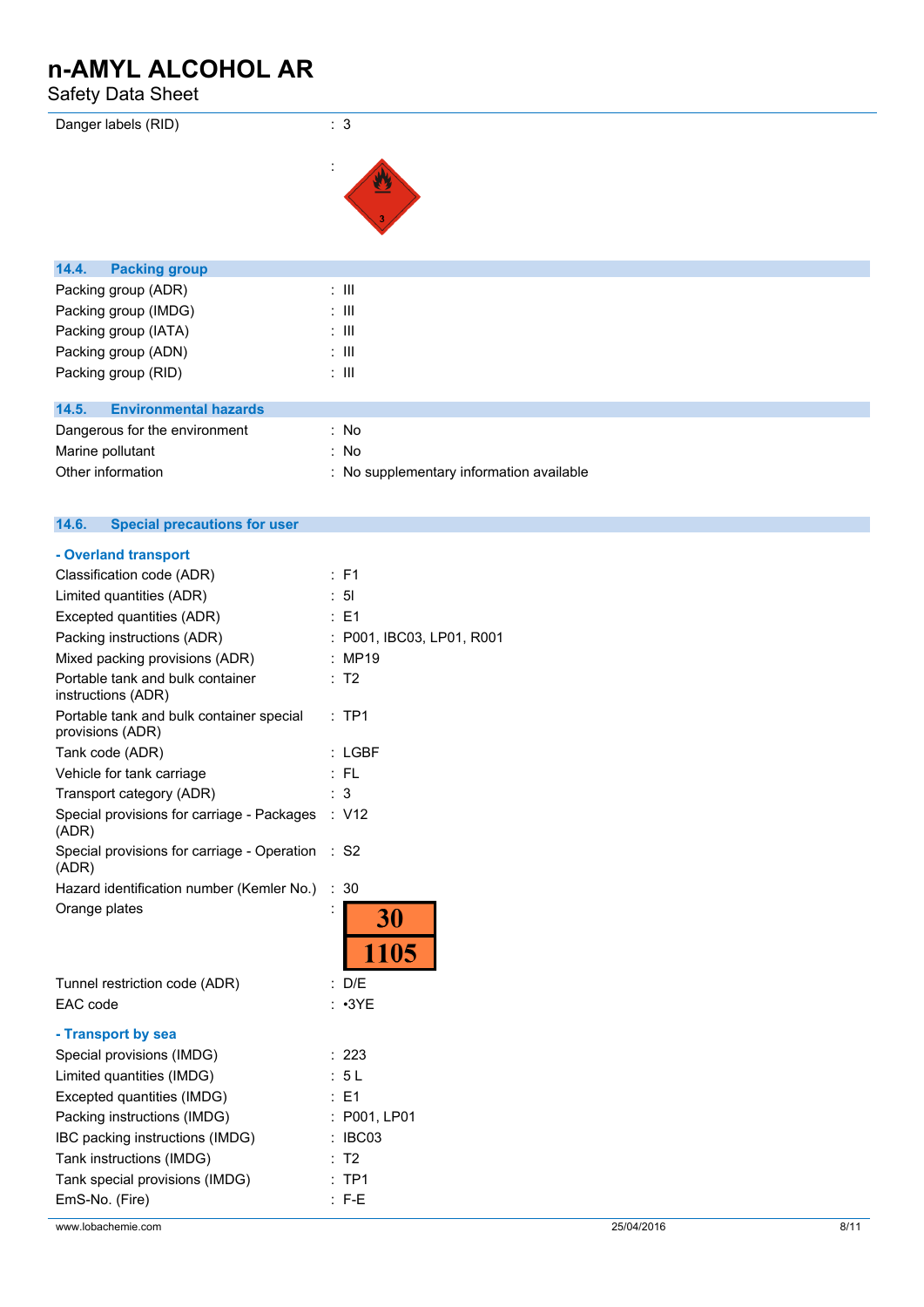### Safety Data Sheet

| EmS-No. (Spillage)                                           | $: S-D$                                                                                             |
|--------------------------------------------------------------|-----------------------------------------------------------------------------------------------------|
| Stowage category (IMDG)                                      | : A                                                                                                 |
| Properties and observations (IMDG)                           | : Colourless liquids with a strong odour. Immiscible with water. Explosive limits: 1.2%<br>to 10.5% |
| MFAG-No                                                      | : 129                                                                                               |
| - Air transport                                              |                                                                                                     |
| PCA Excepted quantities (IATA)                               | $\therefore$ E1                                                                                     |
| PCA Limited quantities (IATA)                                | : Y344                                                                                              |
| PCA limited quantity max net quantity<br>(IATA)              | : 10L                                                                                               |
| PCA packing instructions (IATA)                              | : 355                                                                                               |
| PCA max net quantity (IATA)                                  | : 60L                                                                                               |
| CAO packing instructions (IATA)                              | : 366                                                                                               |
| CAO max net quantity (IATA)                                  | : 220L                                                                                              |
| Special provisions (IATA)                                    | : A3                                                                                                |
| ERG code (IATA)                                              | : 3L                                                                                                |
| - Inland waterway transport                                  |                                                                                                     |
| Classification code (ADN)                                    | $\therefore$ F1                                                                                     |
| Limited quantities (ADN)                                     | : 5L                                                                                                |
| Excepted quantities (ADN)                                    | $\therefore$ E1                                                                                     |
| Carriage permitted (ADN)                                     | $\therefore$ T                                                                                      |
| Equipment required (ADN)                                     | $:$ PP, EX, A                                                                                       |
| Ventilation (ADN)                                            | : VE01                                                                                              |
| Number of blue cones/lights (ADN)                            | $\therefore$ 0                                                                                      |
| - Rail transport                                             |                                                                                                     |
| Classification code (RID)                                    | : F1                                                                                                |
| Excepted quantities (RID)                                    | $\therefore$ E1                                                                                     |
| Packing instructions (RID)                                   | : P001, IBC03, LP01, R001                                                                           |
| Mixed packing provisions (RID)                               | : MP19                                                                                              |
| Portable tank and bulk container<br>instructions (RID)       | $\therefore$ T2                                                                                     |
| Portable tank and bulk container special<br>provisions (RID) | :TP1                                                                                                |
| Tank codes for RID tanks (RID)                               | : LGBF                                                                                              |
| Transport category (RID)                                     | $\mathbf{3}$                                                                                        |
| Special provisions for carriage - Packages : W12<br>(RID)    |                                                                                                     |
| Colis express (express parcels) (RID)                        | : CE4                                                                                               |
| Hazard identification number (RID)                           | : 30                                                                                                |

#### **14.7. Transport in bulk according to Annex II of MARPOL 73/78 and the IBC Code**

Not applicable

#### **SECTION 15: Regulatory information**

**15.1. Safety, health and environmental regulations/legislation specific for the substance or mixture**

#### **15.1.1. EU-Regulations**

No REACH Annex XVII restrictions

n-AMYL ALCOHOL AR is not on the REACH Candidate List n-AMYL ALCOHOL AR is not on the REACH Annex XIV List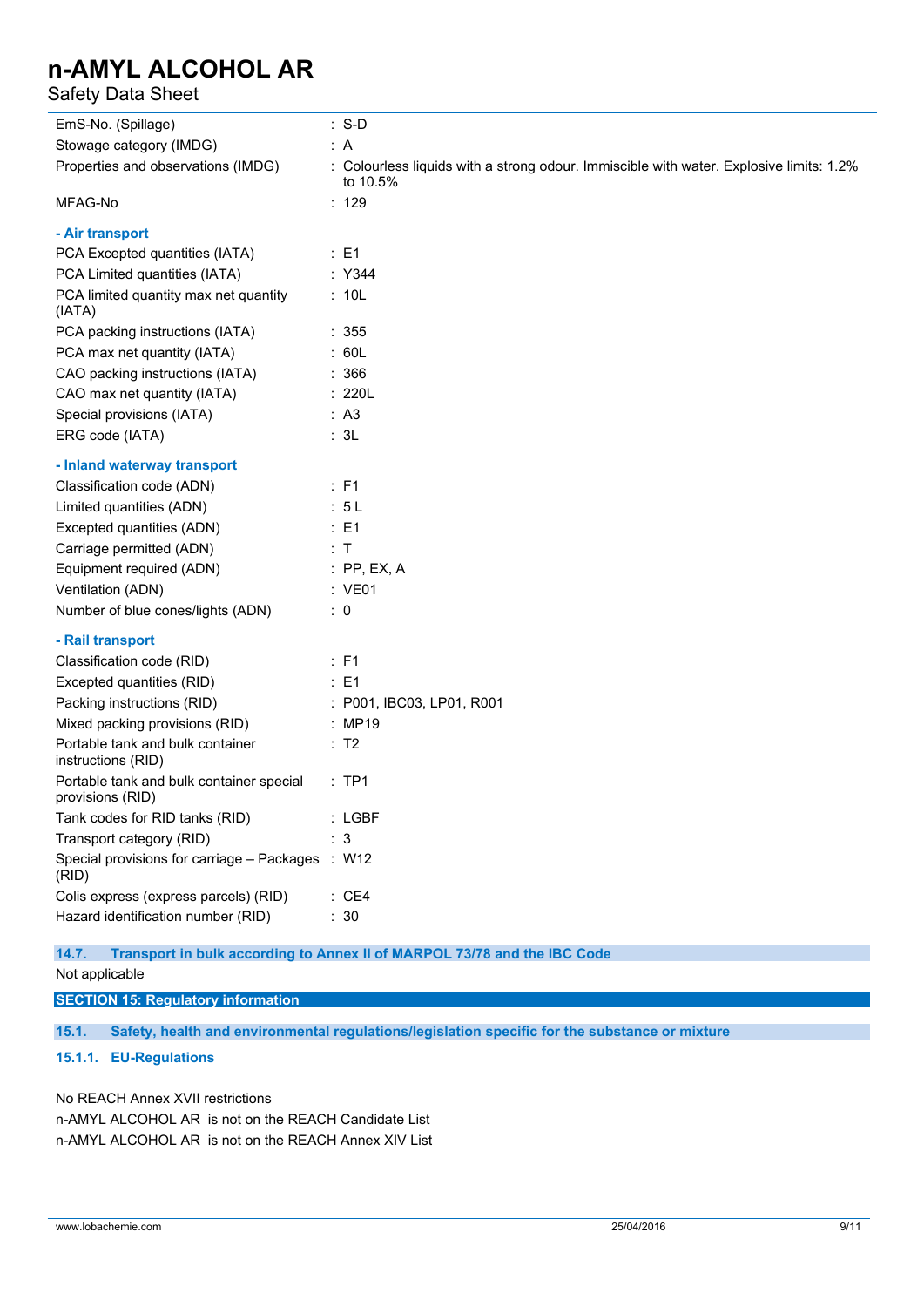Safety Data Sheet

#### **15.1.2. National regulations**

#### **Germany**

| Reference to AwSV                                                                       | : Water hazard class (WGK) 1, low hazard to water (Classification according to AwSV;<br>ID No. 18)                                           |
|-----------------------------------------------------------------------------------------|----------------------------------------------------------------------------------------------------------------------------------------------|
| Immission Control Act - 12. BlmSchV                                                     | 12th Ordinance Implementing the Federal : Is not subject of the 12. BlmSchV (Hazardous Incident Ordinance)                                   |
| <b>Netherlands</b>                                                                      |                                                                                                                                              |
| SZW-lijst van kankerverwekkende stoffen : The substance is not listed                   |                                                                                                                                              |
| SZW-lijst van mutagene stoffen                                                          | $\therefore$ The substance is not listed                                                                                                     |
| NIET-limitatieve lijst van voor de<br>voortplanting giftige stoffen – Borstvoeding      | : The substance is not listed                                                                                                                |
| NIET-limitatieve lijst van voor de<br>voortplanting giftige stoffen -<br>Vruchtbaarheid | $:$ The substance is not listed                                                                                                              |
| NIET-limitatieve lijst van voor de<br>voortplanting giftige stoffen – Ontwikkeling      | : The substance is not listed                                                                                                                |
| <b>Denmark</b>                                                                          |                                                                                                                                              |
| Class for fire hazard                                                                   | $\therefore$ Class II-1                                                                                                                      |
| Store unit                                                                              | $: 5$ liter                                                                                                                                  |
| <b>Classification remarks</b>                                                           | : R10 <h226;h315;h332;h335>; Emergency management guidelines for the storage<br/>of flammable liquids must be followed</h226;h315;h332;h335> |
| Recommendations Danish Regulation                                                       | : Young people below the age of 18 years are not allowed to use the product                                                                  |

#### **15.2. Chemical safety assessment**

No additional information available

#### **SECTION 16: Other information**

#### Full text of R-, H- and EUH-statements:

| Acute Tox. 4 (Inhalation) | Acute toxicity (inhal.), Category 4                                                        |       |
|---------------------------|--------------------------------------------------------------------------------------------|-------|
| Flam. Liq. 3              | Flammable liquids, Category 3                                                              |       |
| Skin Irrit. 2             | Skin corrosion/irritation, Category 2                                                      |       |
| STOT SE3                  | Specific target organ toxicity - Single exposure, Category 3, Respiratory tract irritation |       |
| H <sub>226</sub>          | Flammable liquid and vapour.                                                               |       |
| H315                      | Causes skin irritation.                                                                    |       |
| H332                      | Harmful if inhaled.                                                                        |       |
| H335                      | May cause respiratory irritation.                                                          |       |
| R <sub>10</sub>           | Flammable                                                                                  |       |
| <b>R20</b>                | Harmful by inhalation                                                                      |       |
| R37/38                    | Irritating to respiratory system and skin                                                  |       |
| Xi                        | Irritant                                                                                   |       |
| Xn                        | Harmful                                                                                    |       |
| www.lobachemie.com        | 25/04/2016                                                                                 | 10/11 |